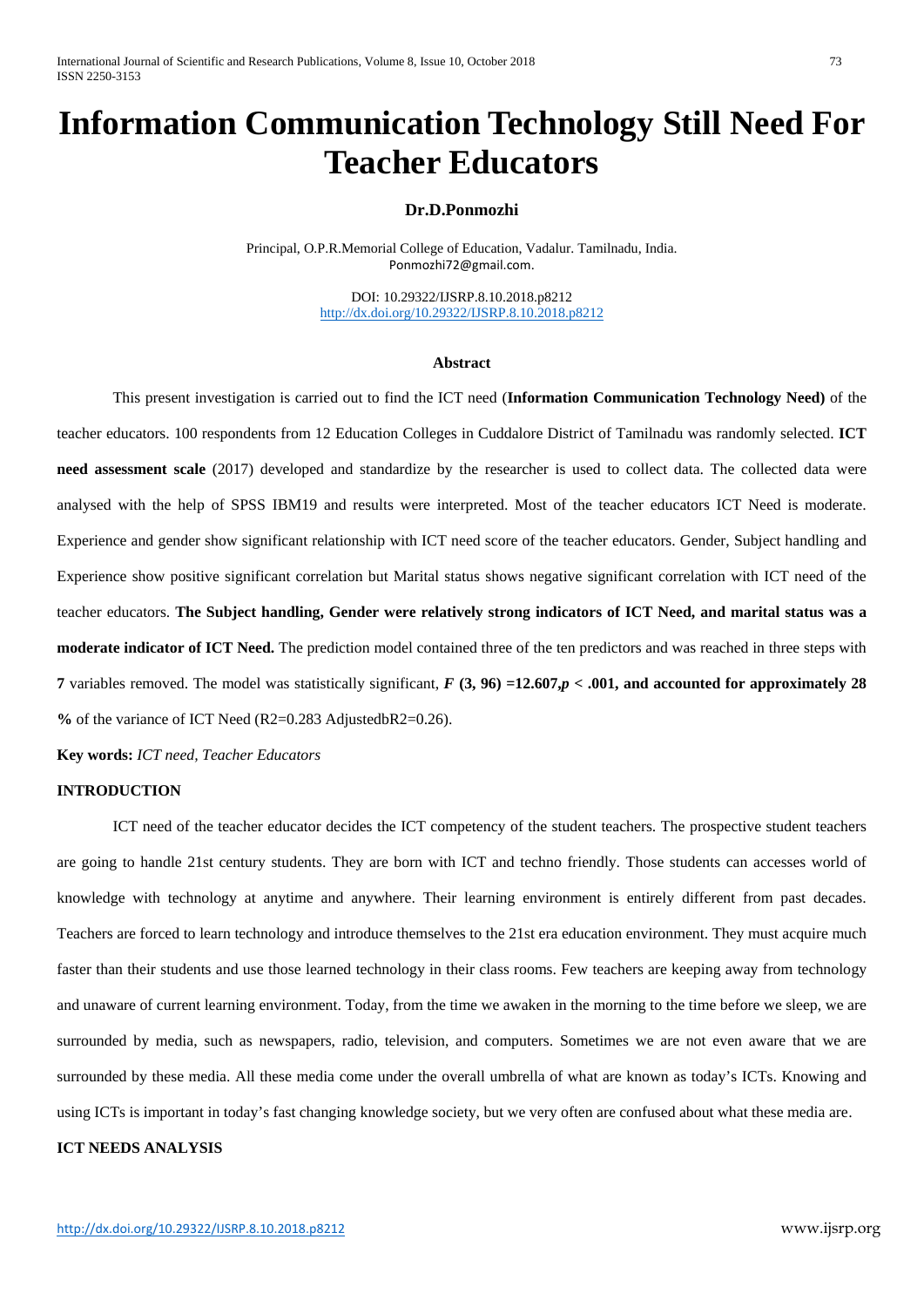ICT Needs Analysis is the collection of data to find out where there are gaps in the existing skills and knowledge of individual Teacher educators. A successful ICT Needs Analysis can result in people being more productive and happier in their roles. The ICT Needs Analysis process will also help identify skills that already exist within the organization ICT Needs Analysis can often help to identify where there might be significant gaps in the knowledge or skills of the organization as a whole**.** 

## **NEED FOR THE STUDY**

Student teachers are more advanced in usage of technology then teacher Educators. Our students are easily exposed to technology and learn its usage and operation. There is a gap exist between teacher Educators's technical competency and student's technical competency. There is shift from teaching to learning in the minds of educators and learners. The application of ICT knowledge will make this process very easy for the both educators and learners. The Teacher educators are equipped with ICT knowledge will transfer the same to their student teacher during their course of study itself. **The Teacher educators are training forces of perspective teacher**. **So the researcher wants to find out the ICT needs of the teacher educators.** 

# **SIGNIFICANCE OF THE STUDY**

The ICT need score explore the weakened areas in ICT competency like computer Operation skill, Word processing skill, Power Point Presentation skill and Internet usage skill. This gives an idea for the educational administrator and policy makers about the current scenario. **This ICT need analysis helps to develop refresher courses based on need of the teacher educators and helps to develop specific objectives of the training program**.

# **STATEMENT OF THE PROBLEM**

The problem taken up for the present study by the investigator may be stated as **"The study on ICT need analysis of teacher educators"** 

## **OPERATIONAL DEFINITION**

- 1. **ICT Need:** The deficiency found among the teacher educators in ICT related knowledge and skill.
- 2. **Teacher Educators:** Those who are teaching in education colleges for student teachers**.**

### **OBJECTIVES OF THE STUDY**

- 1. To assess the level of ICT need of teacher educators.
- 2. To find significant difference in ICT need of teacher Educators and their subsamples.
- 3. To observe the correlates of ICT need of teacher Educators.
- 4. To discover the predictors of ICT need of teacher Educators.

## **HYPOTHESES OF THE STUDY**

- 1. The teacher educator ICT need is low.
- 2. There is no significant difference in ICT need of teacher Educators and their subsamples.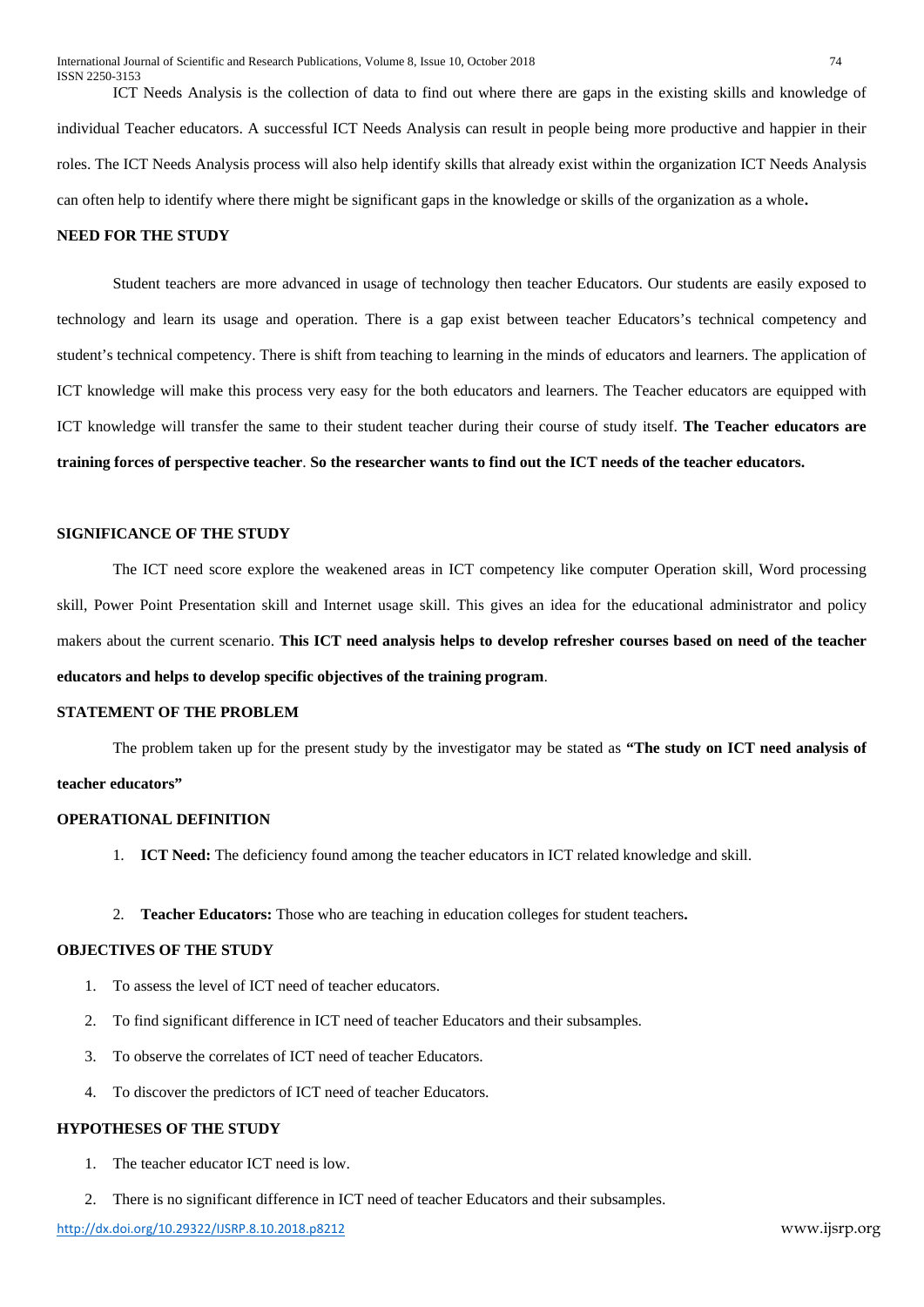International Journal of Scientific and Research Publications, Volume 8, Issue 10, October 2018 75 ISSN 2250-3153

- 3. There is no significant correlates of ICT need of teacher Educators.
- 4. There is no significant predictors of ICT need of teacher Educators.

## **LOCATION OF THE STUDY**

The locale of the present study is colleges of education which are affiliated by Tamilnadu Teachers Education University, Chennai in Tamilnadu. There are totally 731 colleges Affiliated to this University including government, governmentaided and self-financing colleges. Numbers of Education Colleges in Cuddalore District is 30. The present investigation was conducted in the teacher educators working in education Colleges situated in Cuddalore district.

#### **RESEARCH METHODS**

Normative survey method is used in the present study. It seeks to obtain precise information concerning the existing status of phenomena and to draw valid general conclusions from the facts revealed. This study is not restricted only to fact findings but in formulation of important principal knowledge and solution of significant problem related to ICT need of the Teacher Educators and other significant variables related to it.

# **SAMPLE OF THE STUDY**

Education colleges were randomly selected from 30 Education colleges in Cuddalore district for the present study. In Cuddalore district all the Education colleges are comes under self-financing nature. The respondents were randomly chosen from the randomly chosen twelve teacher educational institutions in Cuddalore district.

## **DISTRIBUTION OF THE SAMPLE**

The random sampling method was used to select the samples. The sample was divided into different categories on the basis of the gender, qualification, subject, subject handling, experience, monthly income, medium of institution, age, marital status, location.

# **SAMPLE SIZE**

100 samples were selected randomly from 12 Education Institutions. In these 100 samples 33 male teacher educators and 67 female teacher educators are collected.

## **RESEARCH TOOL**

**ICT need assessment scale** (2017) developed and standardize by the researcher is used to collect data. The tool contains 50 items in five point scale with four dimensions as computer Operation skill, Word processing skill, Power Point Presentation skill and Internet usage skill. The reliability and validity of the scale is **0.93** and **0.96** respectively

# **STATISTICAL TECHNIQUES**

The following statistical techniques were used for analysis and interpretation of data Descriptive analysis

a. Measure of central tendency (Mean).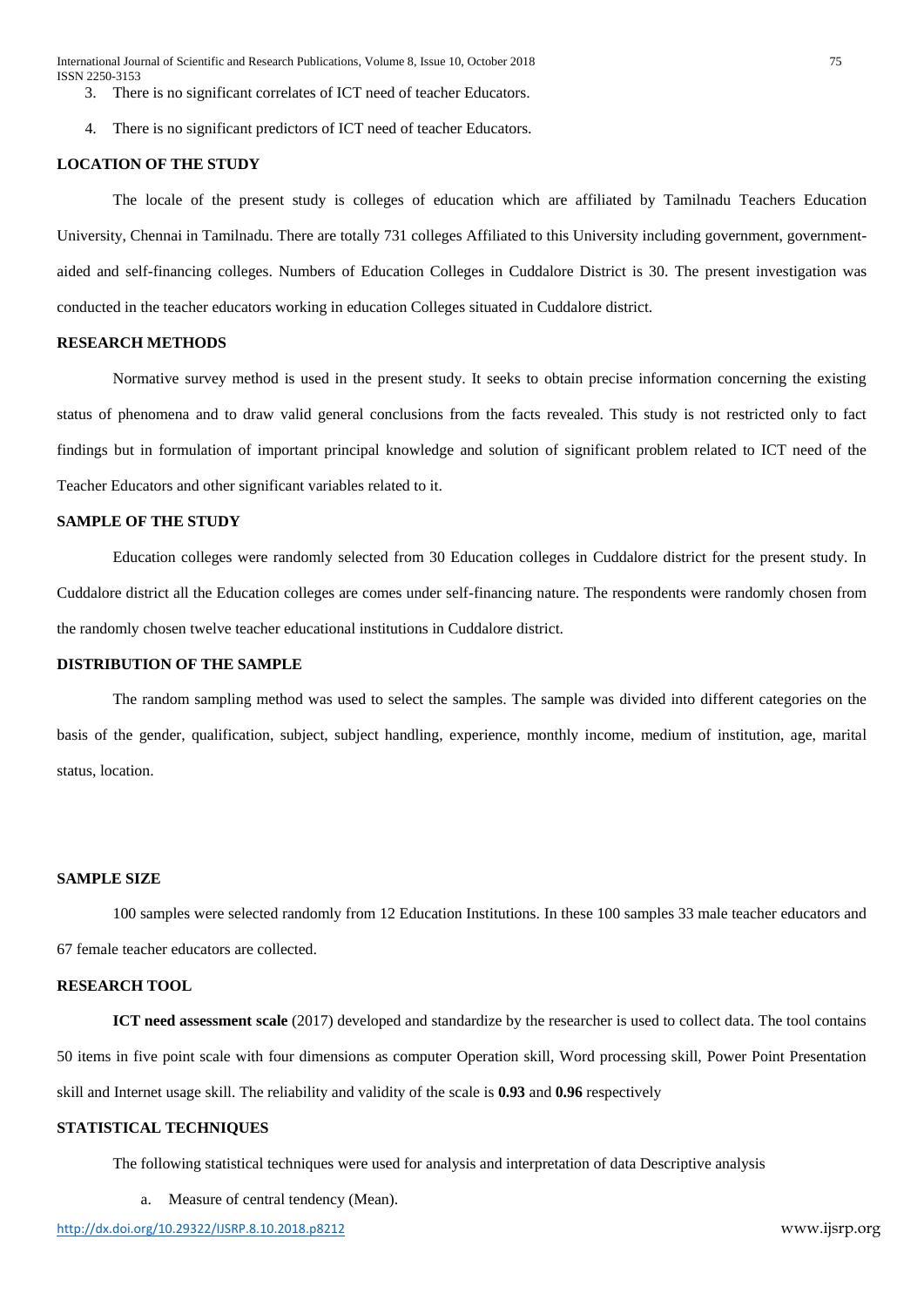- b. Measure of Variability (Standard Deviation).
- c. Inferential Analysis 't' test & 'F' test
- d. Multiple Correlation and Regression Analysis

# **ANALYSIS OF THE LEVEL OF ICT NEED OF TEACHER EDUCATORS**

Collected data were analysed with **SPSS IBM19** and tabulated for interpretations of results

| . Table-1. Percentage analysis of ICT Need score of the total sample |                 |              |            |  |  |
|----------------------------------------------------------------------|-----------------|--------------|------------|--|--|
| S.No                                                                 | <b>ICT NEED</b> | <b>Score</b> | Percentage |  |  |
|                                                                      | Very Low        | $0 - 50$     | 1          |  |  |
| $\mathcal{D}_{\mathcal{L}}$                                          | Low             | 51-100       | 11         |  |  |
| 3                                                                    | Moderate        | 101-150      | 64         |  |  |
| $\overline{4}$                                                       | High            | 151-200      | 24         |  |  |
| $\overline{\mathcal{L}}$                                             | Very high       | 201-250      | $\theta$   |  |  |

From the above **table-1** it is found that 1% and 11% of respondents require low and very low ICT Need, 24% of respondents require high level of ICT Need and 64% of the respondents require moderate level of ICT Need. **So most of the teacher educators require moderate level of ICT Need.**

| Table-2 Mean and Standard Deviation of ICT Need of Teacher Educators |                 |     |        |           |  |  |
|----------------------------------------------------------------------|-----------------|-----|--------|-----------|--|--|
| S.No                                                                 | Variable        |     | Mean   | <b>SD</b> |  |  |
|                                                                      | <b>ICT Need</b> | 100 | 125.85 | 28.16     |  |  |

The above **table -2** shows the mean score and standard deviation of ICT Need of teacher educators are found to be

**125.85** and **28.16** respectively. **It is concluded that the Teacher Educators ICT Need is Moderate (101-150).**

| Table- 3. t- Test Showing Relationship between Personal variables and |                         |          |    |             |           |         |               |  |  |
|-----------------------------------------------------------------------|-------------------------|----------|----|-------------|-----------|---------|---------------|--|--|
| <b>ICT Need Score of Teacher Educators.</b>                           |                         |          |    |             |           |         |               |  |  |
| S.No                                                                  | <b>Variables</b>        |          | N  | <b>Mean</b> | <b>SD</b> | t-value | <b>Result</b> |  |  |
| $\overline{1}$                                                        | Gender                  | Male     | 33 | 110.88      | 35.74     | $-3.34$ | S             |  |  |
|                                                                       |                         | Female   | 67 | 133.22      | 20.07     |         |               |  |  |
| 2                                                                     | <b>Subject Handling</b> | Optional | 23 | 106.52      | 31.13     | $-4.03$ | <b>NS</b>     |  |  |
|                                                                       |                         | Core     | 77 | 131.62      | 24.61     |         |               |  |  |
| $\mathcal{E}$                                                         | <b>Income</b>           | Below 25 | 62 | 124.47      | 28.80     | $-.63$  | <b>NS</b>     |  |  |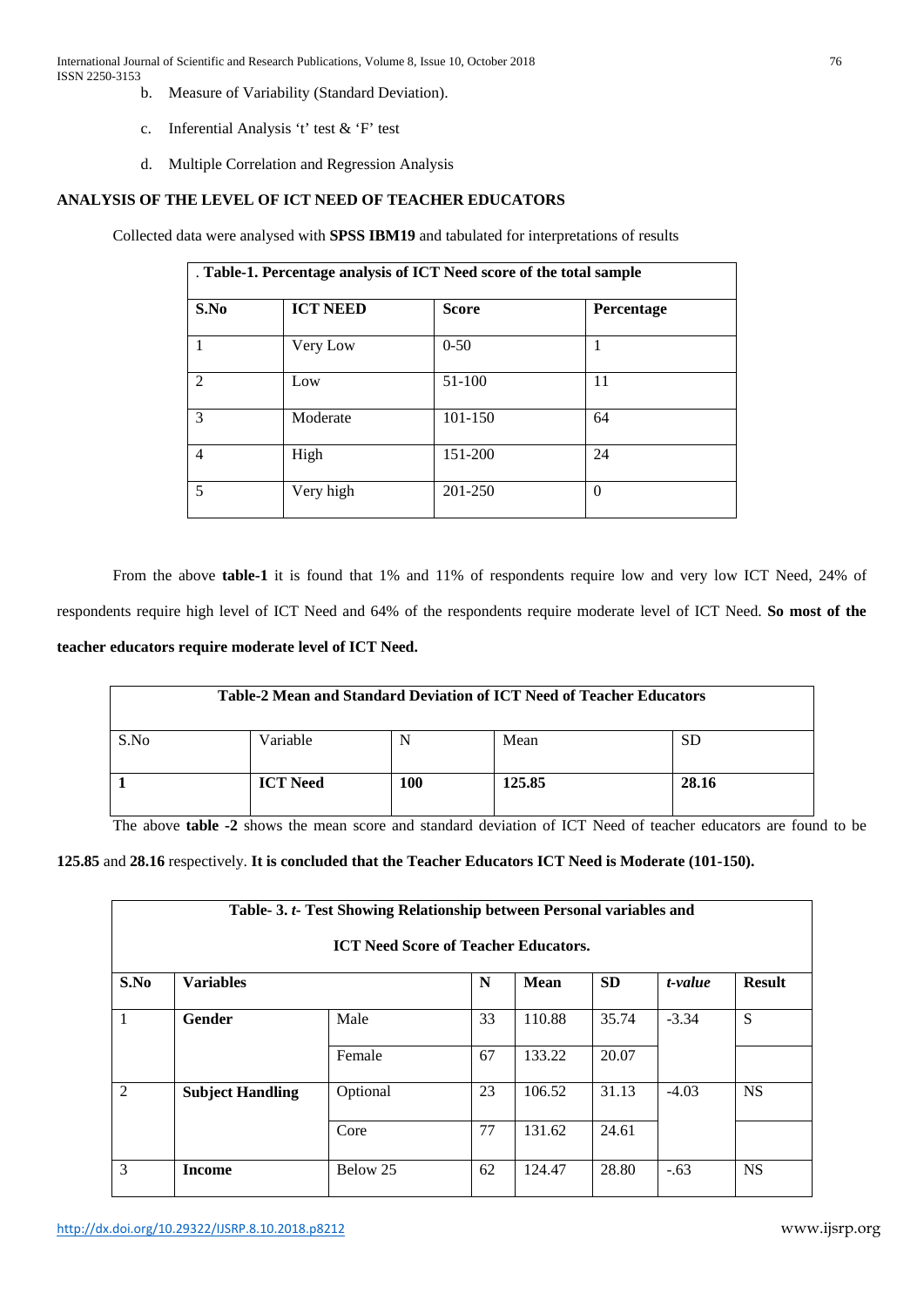|                 |                       | Above 25  | 38 | 128.11 | 27.32 |         |           |
|-----------------|-----------------------|-----------|----|--------|-------|---------|-----------|
| $\overline{4}$  | Age                   | Below 30  | 47 | 121.60 | 30.43 | $-1.43$ | <b>NS</b> |
|                 |                       | Above 30  | 53 | 129.62 | 25.69 |         |           |
| $5\overline{)}$ | <b>Marital Status</b> | Married   | 69 | 131.03 | 24.28 | 2.84    | <b>NS</b> |
|                 |                       | Unmarried | 31 | 114.32 | 32.89 |         |           |
| 6               | Locality              | Rural     | 63 | 124.54 | 29.39 | $-.61$  | <b>NS</b> |
|                 |                       | Urban     | 37 | 128.08 | 26.17 |         |           |

It is inferred from the above **Table-3** obtained t-value there is a significant difference in male and female teacher educator's ICT need score. Since the calculated t-value (-3.34) is significant at 5% level. Therefore the stated null hypothesis is rejected and alternate hypothesis is accepted. **Therefore it is concluded that the male and female respondent differ in their ICT need score.** 

It is inferred from the obtained t-value there is no significant difference in option and core subject teaching teacher educator's ICT need score. Since the calculated t-value (-4.03) is not significant at 5% level. Therefore the stated null hypothesis is accepted and alternate hypothesis is rejected. **Therefore it is concluded that the option and core subject teaching respondent do not differ in their ICT need score.** 

It is inferred from the obtained t-value there is no significant difference in ICT need score of teacher educator's income group below Rs: 25,000/- and above Rs: 25,000/-. Since the calculated t-value (-.63) is not significant at 5% level. Therefore the stated null hypothesis is accepted and alternate hypothesis is rejected. **Therefore it is concluded that the below Rs: 25,000/- and above Rs: 25,000/- earning respondent do not differ in their ICT need score.**

It is inferred from the obtained t-value there is no significant difference in ICT need score of teacher educator's with age group below 30 years and above 30 years. Since the calculated t-value (-1.43) is not significant at 5% level. Therefore the stated null hypothesis is accepted and alternate hypothesis is rejected. **The respondents in the age group below 30 years and above 30 years do not differ in their ICT need score.** 

It is inferred from the obtained **t-value** there is no significant difference in married and unmarried teacher educator's ICT need score. Since the calculated t-value (2.84) is not significant at 5% level. Therefore the stated null hypothesis is accepted and alternate hypothesis is rejected. **Therefore it is concluded that the married and unmarried respondent do not differ in their ICT need score.** 

It is inferred from the obtained **t-value** there is no significant difference in rural and urban teacher educator's ICT need score. Since the calculated t-value (-.61) is not significant at 5% level. Therefore the stated null hypothesis is accepted and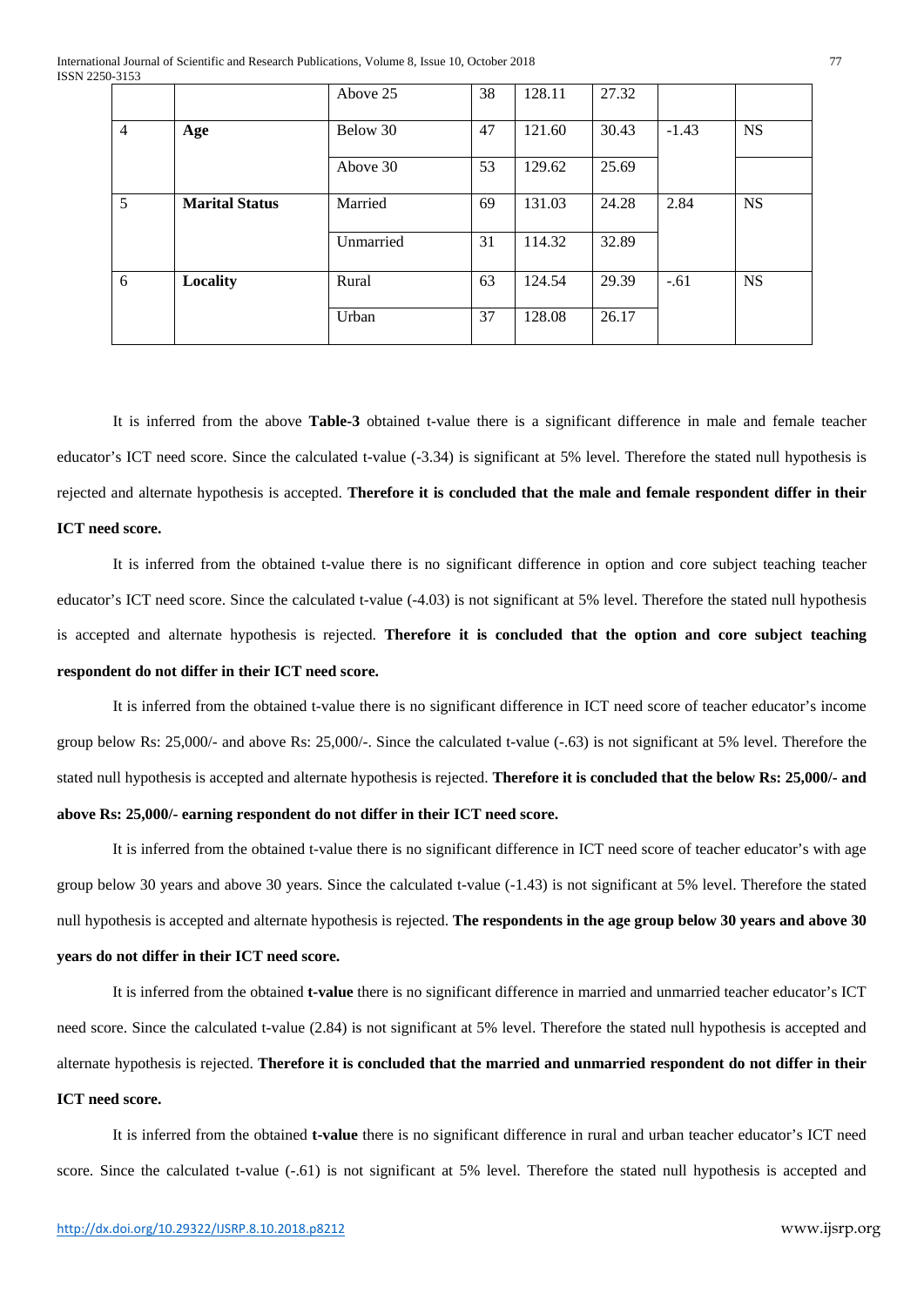alternate hypothesis is rejected. **Therefore it is concluded that the rural and urban respondent do not differ in their ICT** 

# **need score.**

| Table- 4. f- Test Showing Relationship between Personal variables and |                   |                       |                |        |           |         |               |  |  |
|-----------------------------------------------------------------------|-------------------|-----------------------|----------------|--------|-----------|---------|---------------|--|--|
| <b>ICT Need Score of Teacher Educators.</b>                           |                   |                       |                |        |           |         |               |  |  |
| S.No                                                                  | <b>Variables</b>  |                       | ${\bf N}$      | Mean   | <b>SD</b> | f-value | <b>Result</b> |  |  |
| $\overline{7}$                                                        | Qualification     | MEd                   | 59             | 122.25 | 29.21     | 2.01    | <b>NS</b>     |  |  |
|                                                                       |                   | MPhill                | 39             | 129.77 | 25.60     |         |               |  |  |
|                                                                       |                   | PhD                   | $\overline{2}$ | 155.50 | 31.82     |         |               |  |  |
| 8                                                                     | <b>Subject</b>    | Arts                  | 45             | 119.44 | 28.23     | 2.83    | <b>NS</b>     |  |  |
|                                                                       |                   | Commerce              | 10             | 122.20 | 30.18     |         |               |  |  |
|                                                                       |                   | Science               | 45             | 52.24  | 13.81     |         |               |  |  |
| 9                                                                     | <b>Experience</b> | <b>Below One Year</b> | 48             | 118.50 | 30.31     | 3.29    | S             |  |  |
|                                                                       |                   | 2-5year               | 40             | 132.83 | 24.28     |         |               |  |  |
|                                                                       |                   | Above5year            | 12             | 132.00 | 25.81     |         |               |  |  |

It is inferred from the obtained **f-value** there is no significant difference in different qualified teacher educator in their ICT need score. Since calculated f-value (2.01) is not significant at 5% level. Therefore stated null hypothesis is accepted. **Therefore the teachers with different qualification do not differ in their ICT need score.** 

It is inferred from the obtained **f-value** there is no significant difference in different subject handler in their ICT need score. Since calculated f-value (2.83) is not significant at 5% level. Therefore stated null hypothesis is accepted. **Therefore the teachers with different subject handling do not differ in their ICT need score.** 

It is inferred from the obtained **f-value** there is a significant difference in different experienced teacher educator in their ICT need score. Since calculated f-value (3.29) is significant at 5% level. Therefore stated alternate hypothesis is accepted. **Therefore the teachers with different experience differ in their ICT need score.** 

| <b>Table: 5. Multiple Correlation Analysis</b> |           |          |        |  |  |
|------------------------------------------------|-----------|----------|--------|--|--|
| S.NO                                           | Variables |          | Result |  |  |
|                                                | Gender    | $0.38**$ |        |  |  |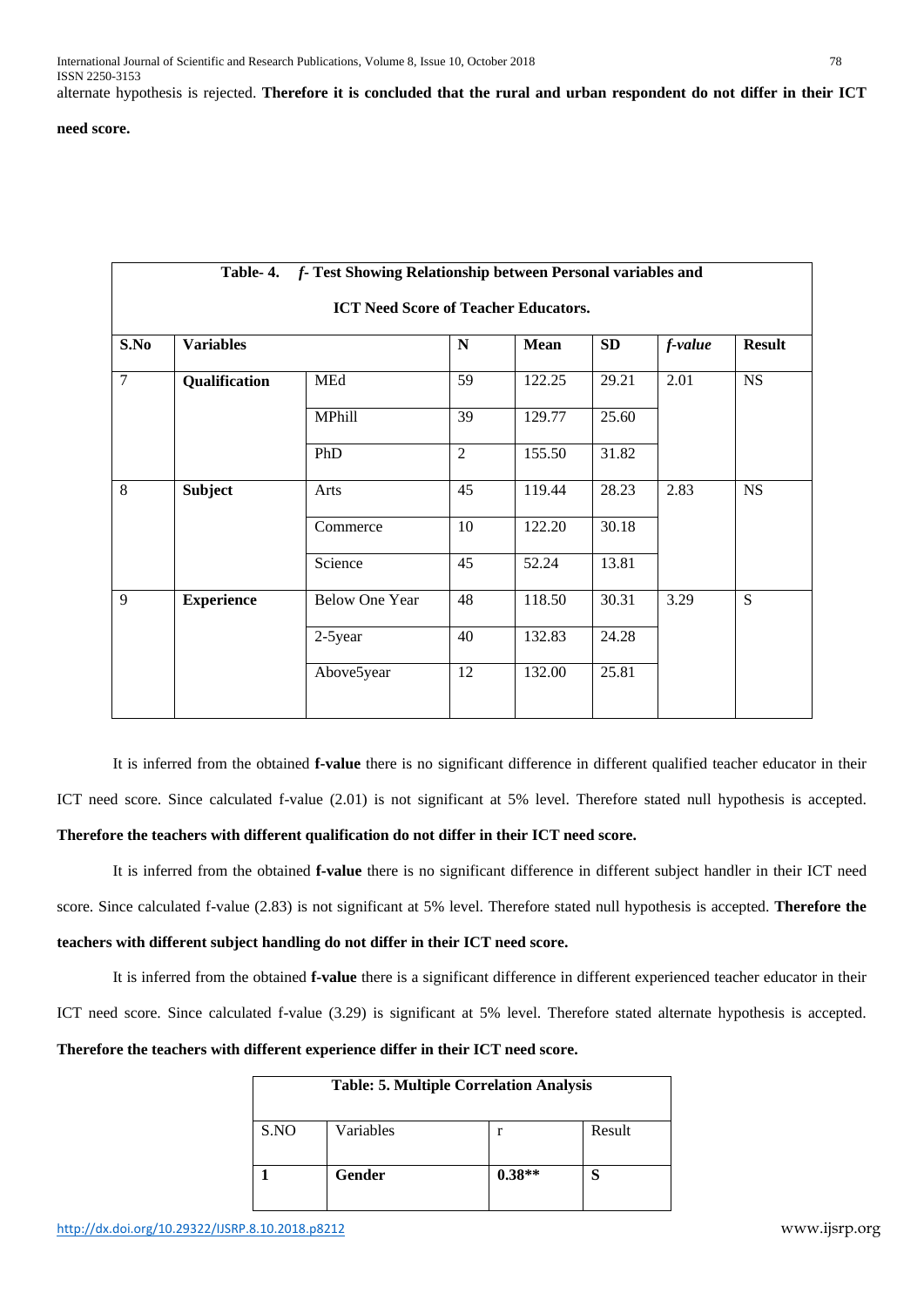| $\overline{2}$          | Qualification           | 0.18      | <b>NS</b> |
|-------------------------|-------------------------|-----------|-----------|
| $\overline{3}$          | <b>Major Subject</b>    | 0.14      | <b>NS</b> |
| $\overline{\mathbf{4}}$ | <b>Subject Handling</b> | $0.38**$  | S         |
| 5                       | <b>Experience</b>       | $0.22*$   | S         |
| 6                       | <b>Income</b>           | 0.06      | <b>NS</b> |
| $\overline{7}$          | Age                     | 0.14      | <b>NS</b> |
| 8                       | <b>Marital Status</b>   | $-0.28**$ | S         |
| $\boldsymbol{9}$        | <b>Location</b>         | 0.06      | <b>NS</b> |

The above **table-5** show the coefficient of correlation between Gender, Qualification , Major Subject, Subject Handling, Experience, Income , Age , Marital Status , Location and ICT need score is **0.38\*\*,** 0.18, 0.14, **0.38\*\*, 0.22\*,** 0.06, 0.14, -**0.28\*\***  and 0.06. Hence it is found that Gender, Subject handling and experience show positive significant correlation but marital status shows negative correlation with ICT need of teacher educators.

| Table- 6.                                                           |          |              |             |           |                 |                    |  |  |
|---------------------------------------------------------------------|----------|--------------|-------------|-----------|-----------------|--------------------|--|--|
| STEPWISE REGRESSION BETWEEN ICT NEED AND OTHER VARIABLES            |          |              |             |           |                 |                    |  |  |
| Model                                                               | B        | Std.         | <b>Beta</b> | Pearson r | Sr <sup>2</sup> | <b>Structure</b>   |  |  |
|                                                                     |          | <b>Error</b> |             |           |                 | <b>Coefficient</b> |  |  |
| (Constant)                                                          | 72.50    | 16.056       |             |           |                 |                    |  |  |
| <b>Subject Handling</b>                                             | 21.55    | 5.814        | .324        | .377      | 0.102           | 0.709              |  |  |
| <b>Gender</b>                                                       | 17.65    | 5.308        | .296        | .375      | 0.082           | 0.705              |  |  |
| <b>Marital Status</b>                                               | $-10.89$ | 5.382        | $-.180$     | $-.276$   | 0.030           | 0.519              |  |  |
| Note: The dependent variable is ICT Need. R2=0.283 Adjusted R2=0.26 |          |              |             |           |                 |                    |  |  |
| $\text{Sr}^2$ is squared semi-partial correlation. * $p < .05$      |          |              |             |           |                 |                    |  |  |

Table 6 shows gender, Main subject, Subject handled, Experience, Income, Age, Marital Status, Locality and ICT Need were used in a stepwise multiple regression analysis to predict ICT Need of the Teacher educators. The correlation of variables is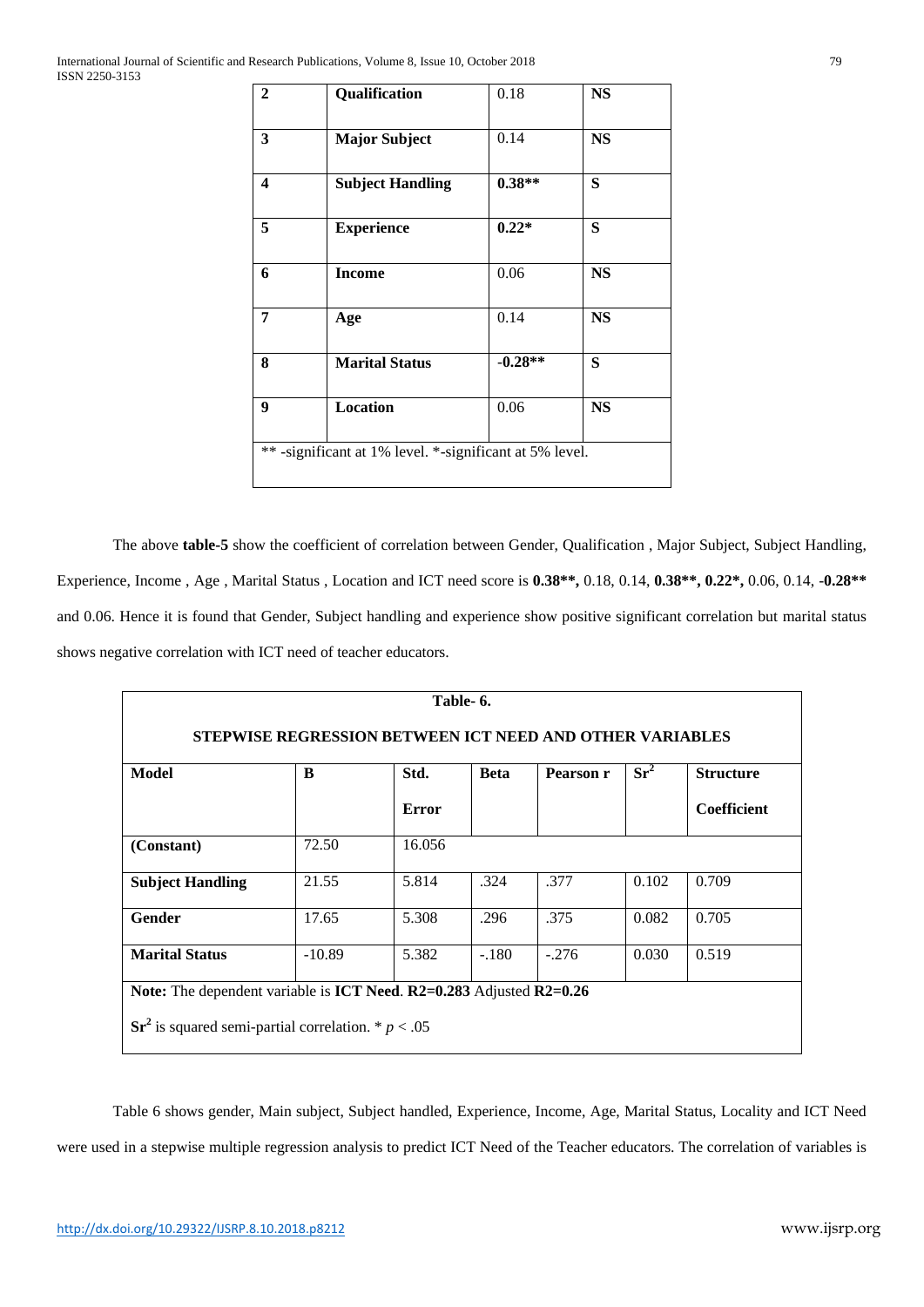shown in table.4. As can be seen correlations with Gender, Subject handling, Experience, Marital status and ICT Need were statistically significant.

The prediction model contained three of the nine predictors and was reached in three steps with **6** variables removed. The model was statistically significant,  $F(3, 96) = 12.607$ , $p < .001$ , and accounted for approximately 28 % of the variance of ICT Need (R2=0.283 AdjustedbR2=0.26). ICT Need is primarily predicted by the lower levels of marital status, and to the lesser extent by the higher levels of gender and Subject handling. The raw and standardized regression coefficient of predictors together with their correlation with ICT Need, their squared semi-partial correlations, and their structure coefficients are shown in table-5 The Subject handling received the strongest weight in model followed by Gender and Marital status. Marital status received the lowest weight of the three weights. With the sizeable correlations between the predictors, the unique variance explained by each of the variables indexed by the squared semi-partial correlation was relatively low: The **Subject handling, Gender and Marital status** uniquely accounted for approximately **10%, 8%, and 3%** of the ICT Need. Inspection of the structure coefficient suggests that **the Subject handling, Gender were relatively strong indicators of ICT Need, and marital status was a moderate indicator of ICT Need.** 

## **MAJOR FINDINGS**

- It is concluded that the teacher Educators ICT Need is Moderate (101-150).
- \* The male and female teacher educators differ in their ICT need score.
- $\div$  The respondents in the income group below Rs:25,000/- and above Rs:25,000 /- teacher educators do not differ in their ICT need score.
- The respondents in the age group below 30years and above 30 years teacher educators do not differ in their ICT need score.
- \* The married and unmarried teacher educators do not differ in their ICT need score.
- \* The rural and urban teacher educators do not differ in their ICT need score.
- \* The teachers with different qualification do not differ in their ICT need score.
- \* The teachers with different subject do not differ in their ICT need score.
- \* The teachers with different experience differ in their ICT need score.
- ❖ correlation
- The Subject handling, Gender were relatively strong indicators of ICT Need, and marital status was a moderate indicator of ICT Need.

#### **CONCLUSION**

**Teacher educators in Cuddalore district are require moderate level of ICT NEED**. Female teacher educators, handling Core Subjects, having above 20 years of age, getting above Rs.25000/- as salary, living in urban, with Ph.D.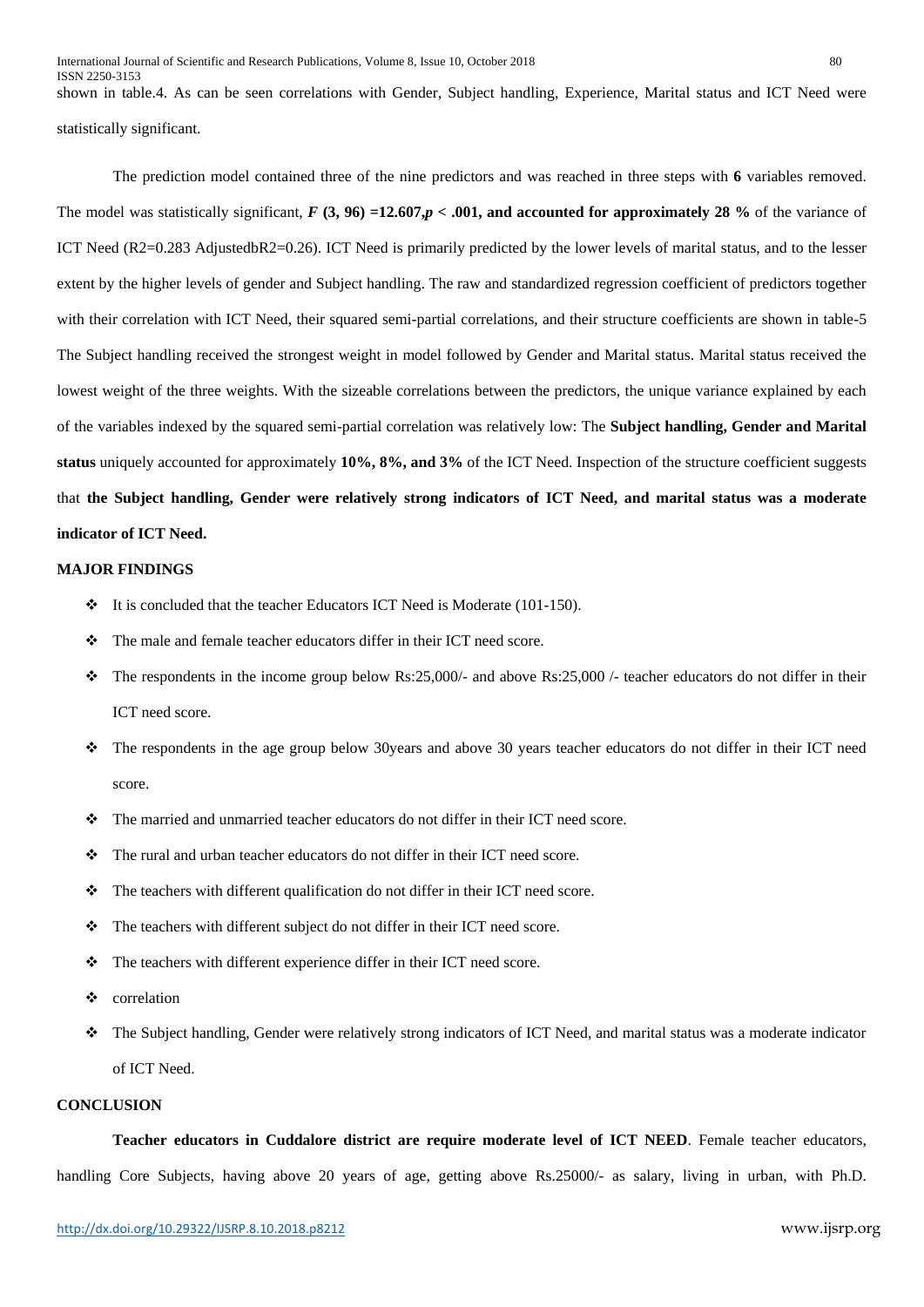qualification, Studied Commerce as major subject and having more than five years of experience are having more ICT Need than others. So the teacher educators should be given **ICT Training as orientation by the university and Administrators of Teacher education colleges**. The ICT Training objectives should be based on the current requirements of the teacher educators. The quality of teacher education decides the quality of student teachers. It is essential to implement necessary measures to improve the ICT skills of the teacher educators. So Educational College administrators should give training in following skills to their teacher educators.

- Computer Operation Skill,
- Word Processing Skill,
- Power Point Presentation Skill
- Internet Usage Skill
- $\div$  E- Communication skills
- Document handling skills
- Storage and recovery skills
- Protection of information skills
- \* Knowledge about internet service providers
- ❖ Protection of school campus from unwanted websites.

# **Reference:**

- Danner, R. B. & Pessu, C. O. A. (2013). A Survey of ICT Competencies among Students in Teacher Preparation Programmes at the University of Benin, Benin City, Nigeria,*Journal of Information Technology Education: Research,*12.
- Ganesan,P and Krishnakumar, R.(2016) "Attitude Of Teacher Educators Towards ICT" International Journal of Research Granthaalayah, Vol. 4, No. 5: 7-11.
- Gertrude Mariam Chao,(2015) Impact of Teacher Training on Information Communication Technology Integration in Public Secondary Schools in Mombasa County. 5(4): 77-94. doi:10.5923/j.hrmr.20150504.01
- Gertrude Mariam Chao,(2015). Impact of Teacher Training on Information Communication Technology Integration in Public Secondary Schools in Mombasa County, *Human Resource Management Research*, 5(4). doi: 10.5923/j.hrmr.20150504.01.
- Goktas, Y. (2008). A Review of ICT Related Courses in Pre-service Teacher Education Programs, *Asia Pacific Education R*eview, *9*(2), 168–179.
- John Pearson (2003) Information and Communications Technologies and Teacher Education in Australia, Technology, Pedagogy and Education, 12:1, 39-58, DOI: 10.1080/14759390300200145
- Krzywacki, H., Koistinen, L., & Erb, R. (n.d.). In-service teacher education course module design focusing on usability of ICT applications in science education, *Nordina*, *8*(2), 138–149.

<http://dx.doi.org/10.29322/IJSRP.8.10.2018.p8212>www.ijsrp.org Mwangi, M. I., & Khatete, D. (2017). Teacher Professional Development Needs For Pedagogical Ict Integration In KENYA, *European Journal of Education Studies,3(6).* 634–648. https://doi.org/10.5281/zenodo.802701